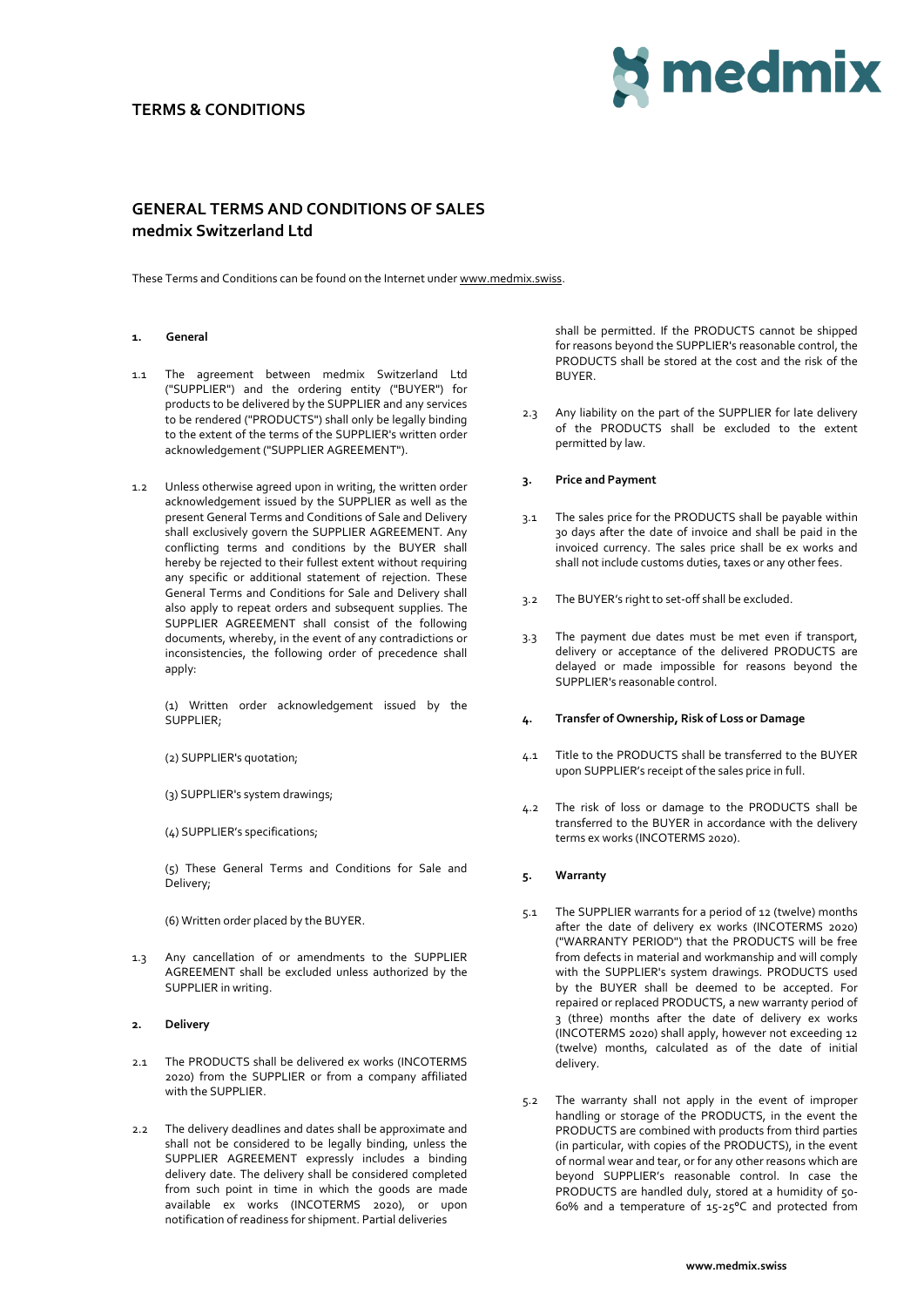**TERMS & CONDITIONS** April 1, 2022 GENERAL TERMS AND CONDITIONS OF SALES medmix Switzerland Ltd Page 2 of 3

> damaging climatic conditions (e.g. effects from UV radiation) a life and functionality expectation of 2 years may be assumed.

5.3 Except as set forth in this Article 5, the SUPPLIER shall neither warrant nor be held liable for any of the PRODUCTS' properties, including but not limited to their suitability for any particular purpose or for a specific quality. Furthermore, any rights, remedies, claims and demands on the part of the BUYER, including but not limited to cancellation, termination, price reduction and claims for damages shall be excluded to the maximum extent permitted by law. The SUPPLIER's liability for third party' auxiliary performance in connection with the SUPPLIER AGREEMENT shall be excluded to the extent legally permissible.

#### **6. BUYER's Responsibilities and Indemnification**

- 6.1 The BUYER accepts its sole responsibility for fulfilling the fundamental regulatory requirements as well as for ensuring the suitability of the PRODUCTS for their intended purpose, in particular with regard to the PRODUCTS' compatibility with the contents (e.g., chemical compounds, adhesive compounds, etc.), the mechanical, hydraulic and chemical properties of the PRODUCTS (e.g., processing properties, shelf life, mixing capacity and quality, etc.), bio-compatibility, sterility of the PRODUCTS or any other medical or technical effects or properties of the PRODUCTS and the end products manufactured using said PRODUCTS. The BUYER shall be obligated to instruct its customers and the end users with regard to the properties, the use and the risks of the PRODUCTS in a legally compliant manner.
- 6.2 If the PRODUCTS are integrated as parts or accessories in medical products within the meaning of the respective applicable law, or should they be combined with medical products, it shall be the BUYER's sole responsibility to fulfil any and all regulations associated with such medical products. The BUYER shall particularly bear the sole responsibility for fulfilling the obligations towards its customers, end users, patients and government authorities.
- 6.3 The BUYER shall forthwith indemnify, release and hold harmless the SUPPLIER, including its affiliates and their directors, officers and employees from any claims asserted by third parties for damages, costs and expenses (including legal fees) in connection with the further processing and use of the PRODUCTS, the PRUDUCTS' integration in or their combination with medical products or with any other products, or in association with the distribution, marketing, sale and use of the end products. In the event that by a final and binding judgment of a court of competent jurisdiction, the SUPPLIER is held liable in accordance with the applicable product liability laws, the SUPPLIER shall absorb its share of liability from the third party claims accordingly.
- 6.4 The BUYER shall be obligated to include the SUPPLIER in its liability insurance policy for damages associated with the PRODUCTS to the extent of the indemnification pursuant to Article 6.3 above, which is to be combined with a waiver of subrogation and regress to the benefit of the



SUPPLIER. Upon request, proof of said insurance cover is to be certified in the manner customary for the trade.

#### **7. Overall Limitation of Liability**

NOTWITHSTANDING ANYTHING TO THE CON-TRARY IN THIS CONTRACT, INCLUDING ALL DOCUMENTS MAKING PART THEREOF AND TO THE MAXIMUM EXTENT PERMITTED BY LAW, IN NO EVENT SHALL SELLER BE LIABLE TO THE BUYER FOR LOSS OF PROFIT OR REVENUE, LOSS OF USE, INTERRUPTION OF PRODUCTION, COST OF CAPITAL, COST OF PURCHASED OR REPLACEMENT POWER, ANY AND ALL COSTS RELATING TO DELAY, OR FOR INDIRECT, PUNITIVE, SPECIAL, INCIDENTAL OR CONSEQUENTIAL DAMAGES, OR CLAIMS BY THE BUYER'S CUS-TOMERS FOR SUCH DAMAGES, IN CONNECTION WITH THIS CONTRACT, WHETHER SUCH LIABILITY IS BASED ON CONTRACT, TORT (INCLUDING NEGLIGENCE), STATUTE OR ANY OTHER BASIS OF LEGAL LIABILITY.

THE REMEDIES OF BUYER SET FORTH HEREIN ARE EXCLUSIVE, AND SELLER'S LIABILITY WITH RESPECT TO ANY CONTRACT, INDEMNITY, TORT (INCLUDING NEGLIGENCE), UNDER ANY WARRANTY, STRICT LIABILITY OR OTHERWISE SHALL NOT EXCEED THE NET VALUE OF THE PRODUCTS DELIVERED, WHICH WERE THE CAUSE OF THE DAMAGE OR TO CHF 25'OOO (TWENTY FIVE THOUSAND SWISS FRANCS) WHICHEVER IS HIGHER, UNLESS CLAIMS ARISE FROM GROSS NEGLIGENCE OR WILFUL MISCONDUCT OF THE SELLER.

## **8. Force Majeure**

- 8.1 The SUPPLIER's liability shall be excluded in the event of force majeure, such as but not limited to, war, riots, fire, floods, labor disputes, acts of government, coincidence, acts of the BUYER or of one of its customers, transport difficulties, problems with delivery of raw materials or any other causes beyond SUPPLIER's reasonable control, irrespective of whether such acts of force majeure occurred at the SUPPLIER, the BUYER or a third party.
- 8.2 In the event of an act of force majeure, the delivery date shall be extended for the duration of the delay caused by said act of force majeure. Should the condition of force majeure last longer than three months, both the SUPPLIER and the BUYER may terminate the SUPPLIER AGREEMENT in writing giving seven days prior written notice for the delivery of PRODUCTS not yet completed. In such event, the BUYER shall be responsible for payment of the unpaid portion of the delivered PRODUCTS. Any remaining obligations to perform on either part shall no longer apply.

#### **9. Intellectual Property and Know-how**

Any and all intellectual property, including the know-how required to design, manufacture and deliver the PRODUCTS, shall remain the sole property of the SUPPLIER. Subject to the mandatory rights under any applicable intellectual property laws, the BUYER shall not be granted any rights to intellectual property or know-how.